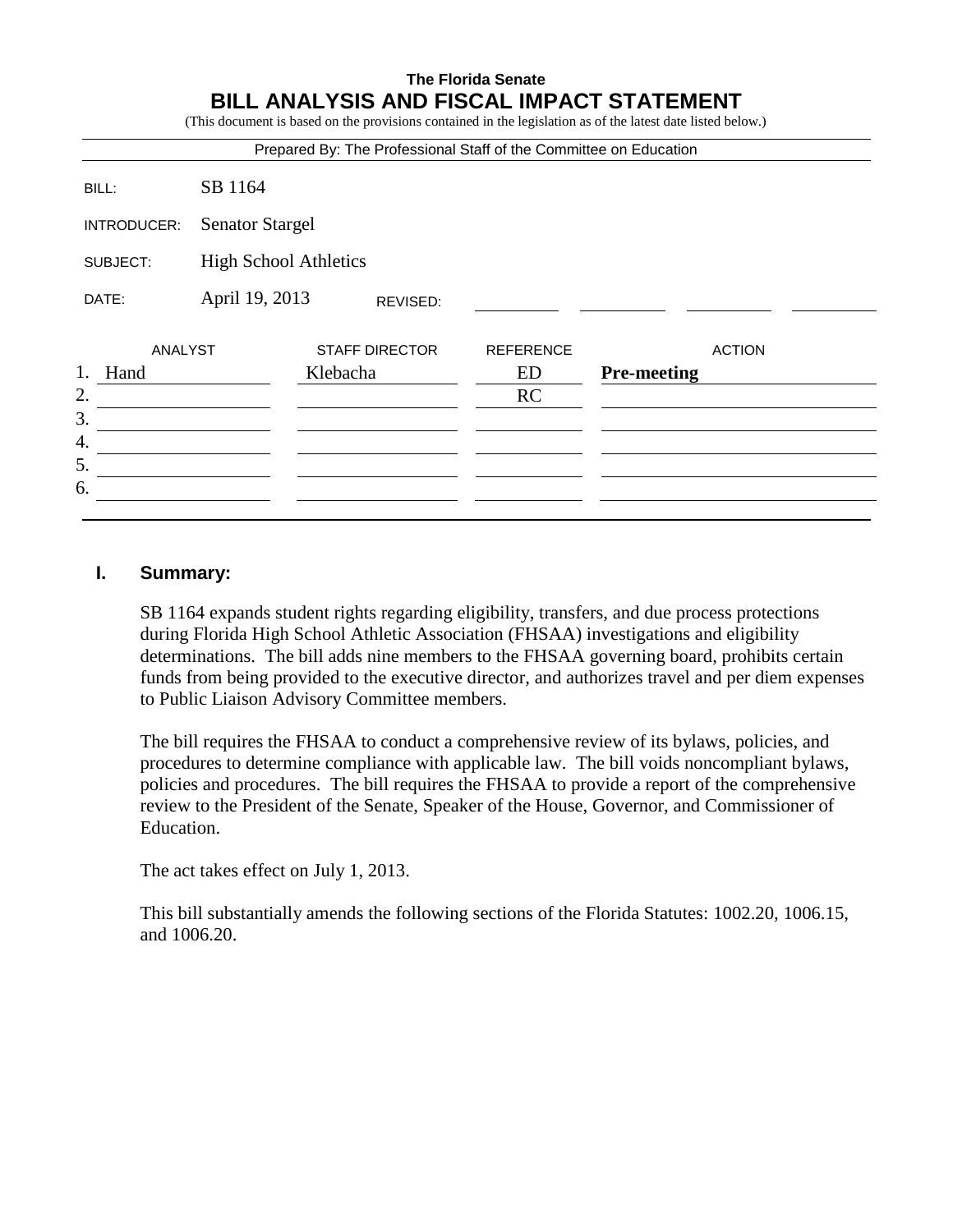## **II. Present Situation:**

## **Florida High School Athletic Association**

The Florida High School Athletic Association (FHSAA) has been codified in law and designated as the governing nonprofit organization of athletics in Florida public schools.<sup>1</sup> FHSAA's sixteen member Board of Directors (board) is the organization's executive governing body and hires the executive director.<sup>2</sup> The FHSAA is required to adopt bylaws regulating student eligibility, residency, transfer, and recruiting in accordance with applicable law.<sup>3</sup>

# **Student Eligibility**

To be eligible for participation in interscholastic extracurricular activities, a high school student must meet certain academic and conduct requirements.<sup>4</sup> An eligible student may participate in high school athletics at the school in which he or she first enrolls each school year or, at the school in which the student becomes a candidate for an athletic team by engaging in a practice prior to enrolling in the school.<sup>5</sup> A high school student may be eligible to participate in interscholastic extracurricular activities in the school to which the student has transferred during the school year if the transfer is made by a deadline established by the FHSAA.<sup>6</sup>

# **Eligibility Investigations and Determinations**

## Investigations

The FHSAA must adopt bylaws that regulate persons who conduct investigations on behalf of the FHSAA.<sup>7</sup> The bylaws must require an investigator, in part, to undergo level 2 background screening, carry a photo identification card that shows the FHSAA name, logo, and the investigator's official title, and to adhere to specified guidelines.<sup>8</sup>

The guidelines require investigators to: investigate only those alleged violations assigned by the executive director or the board of directors, conduct interviews on Monday through Friday between the hours of 9 a.m. and 7 p.m., allow the parent of any student being interviewed to be present during the interview, and search residences or other private areas only with the consent of the student's parent and only with a parent or a representative of the parent present.<sup>9</sup>

8 *Id.*

 $\overline{a}$ 1 Section 1006.20, F.S.; Florida High School Athletic Association, *About the FHSAA,* <http://www.fhsaa.org/about> (last visited April 18, 2013).

<sup>2</sup> Section 1006.20(4), F.S.

<sup>3</sup> Section 1006.20, F.S.

<sup>4</sup> Section 1006.15(3)(a), F.S.

<sup>5</sup> Section 1006.20(2)(a), F.S.

<sup>6</sup> Section 1006.20(2), F.S.

<sup>7</sup> Section 1006.20(2)(e), F.S.

 $9^9$  Section 1006.20(2)(e), F.S.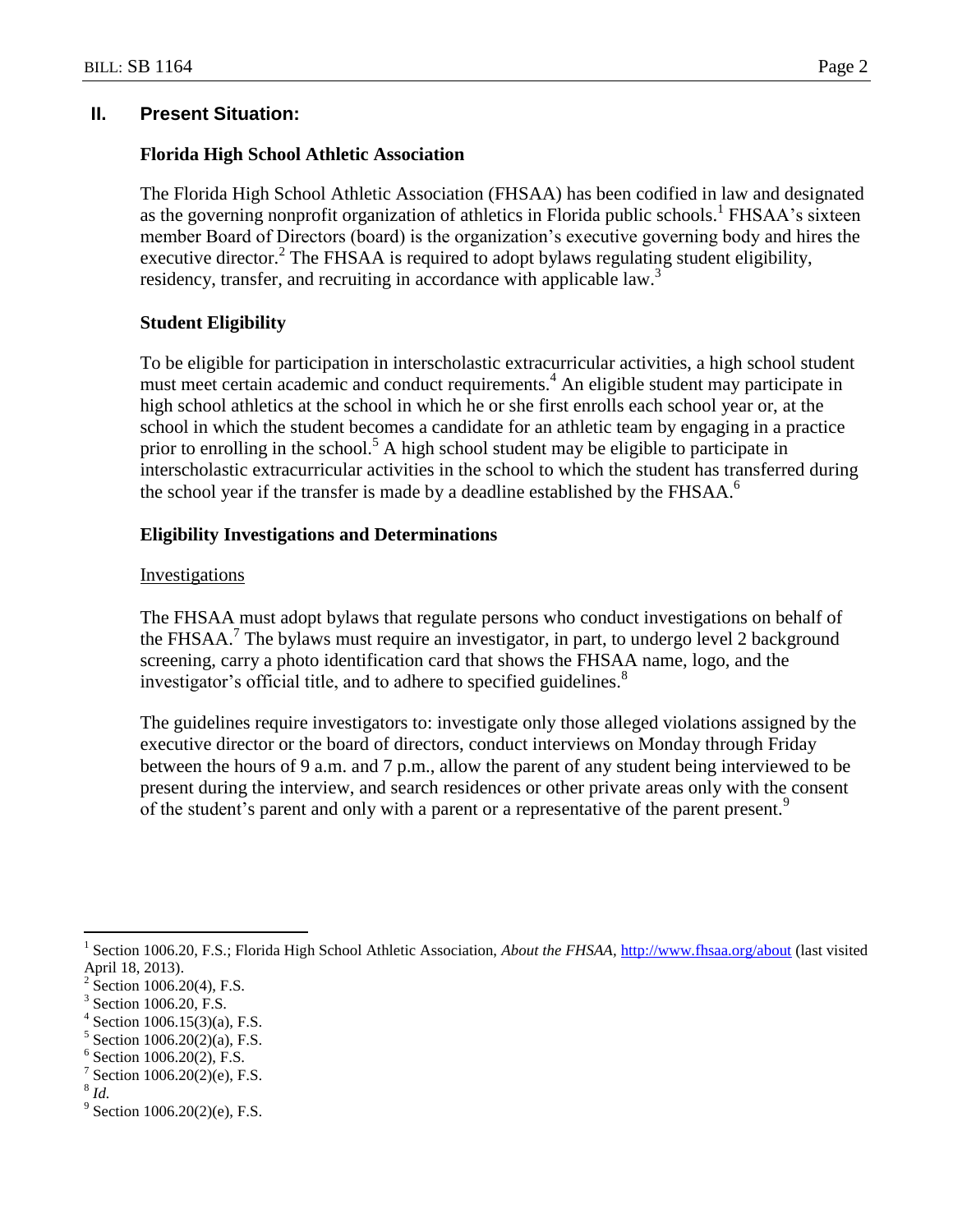#### Determinations

The FHSAA must adopt bylaws for the process and standards for FHSAA student eligibility determinations. <sup>10</sup> The bylaws must provide that:

- Ineligibility must be established by clear and convincing evidence;
- Student athletes, parents, and schools must have notice of the initiation of any investigation  $\bullet$ or other eligibility inquiry and may present information or evidence to the investigator and to the individual making the eligibility determination;
- Eligibility determinations must be made by the executive director or designee for an unbiased and objective determination of eligibility; and
- A determination of ineligibility must be made in writing, setting forth the findings of fact and specific violation upon which the decision is based.<sup>11</sup>

A student may be declared ineligible based upon violation of recruiting rules only if the student or parent has falsified any enrollment or eligibility document, accepted any benefit or promise not generally available to the school's students or family members, or accepted any benefit or promise that is based on athletic interest, potential, or performance.<sup>12</sup>

The FHSAA may not prospectively limit the competition of student athletes for rule violations of their adult representatives, their school or its coaches, nor may a student athlete be unfairly punished for eligibility or recruiting violations perpetrated by a teammate, coach, or administrator.<sup>13</sup>

## **III. Effect of Proposed Changes:**

## **Florida High School Athletic Association**

The bill would increase board membership from 16 to 25 members. Of these new members, three members would be appointed by the Commissioner of Education (bringing the total number of Commissioner appointments to four), and four members each would be appointed by the President of the Senate and the Speaker of the House of Representatives. The members would be appointed from each of the four administrative regions.

The executive director's salary would not exceed that set by law for the Governor. The executive director would not receive a car allowance, nor would the executive director receive per diem and travel expenses. However, Public Liaison Advisory Committee members would receive per diem and travel expenses per s. 112.061, F.S..

By October 1, 2013, the FHSAA would conduct a comprehensive review of its bylaws, policies, and administrative procedures to determine compliance with these requirements. The FHSAA would provide to the Commissioner of Education (Commissioner), the Governor, the President of the Senate, and the Speaker of the House of Representatives a detailed report articulating how each violation or requirement in the bylaws, policies, and administrative procedures is

 $\overline{a}$  $^{10}$  Section 1006.20(2)(g), F.S.

 $\prod_{i=1}^{11} \tilde{I}$ *id.* 

 $12$  Section 1006.20(2)(b), F.S.

 $13$  Section 1006.20(2)(i), F.S.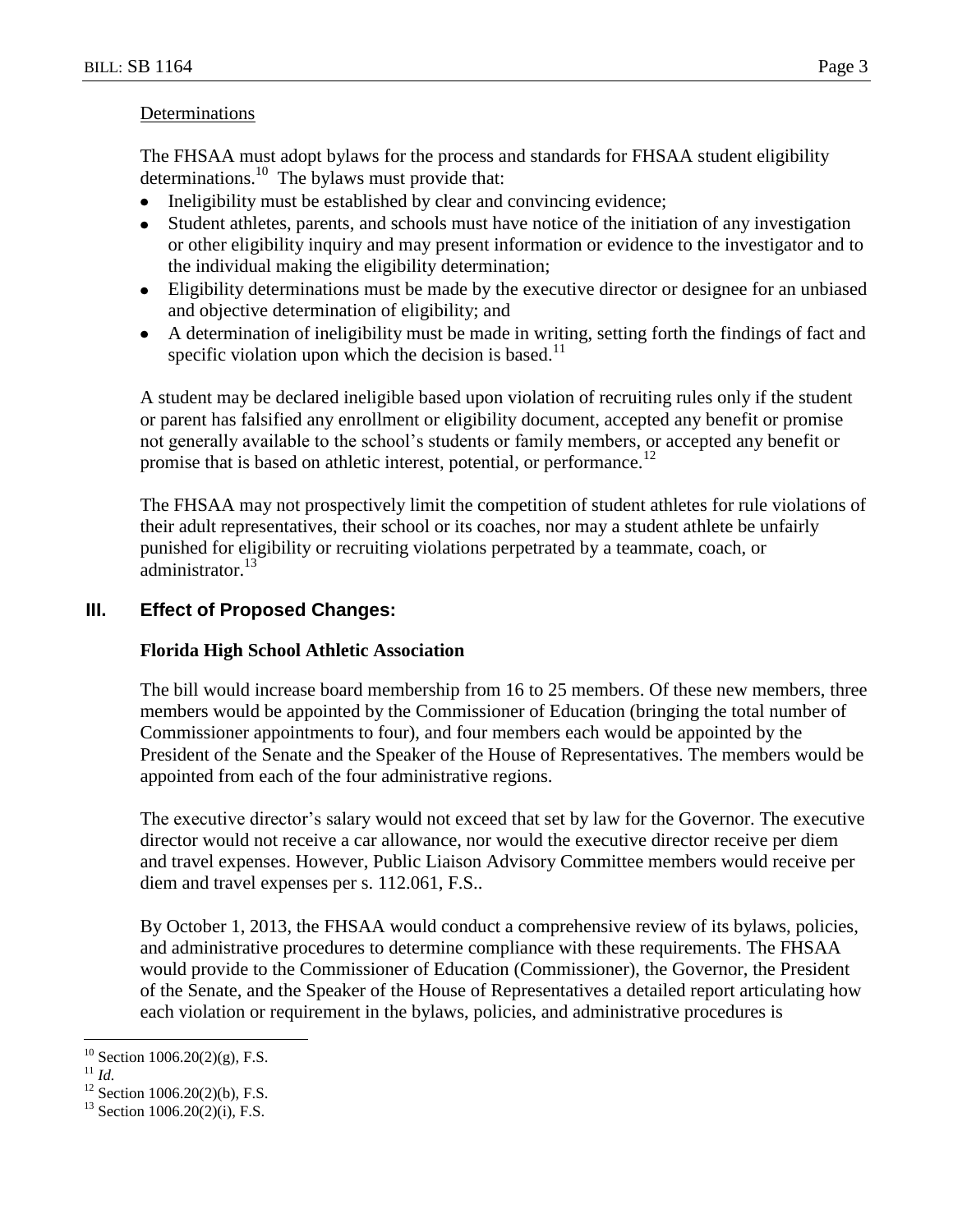substantially related to an identified, important objective and any necessary corrective action. Noncompliant bylaws, policies, or administrative procedures would be void as of July 1, 2013.

#### **Student Eligibility**

A student would be presumed eligible to participate in interscholastic extracurricular activities and would remain eligible if the student complies with existing eligibility criteria. A student would remain eligible so long as the student remains enrolled in school and complies with applicable requirements.

A student enrolled in a public school that does not offer a specific extracurricular activity would be able to participate in that extracurricular activity at the public school for which the student would be assigned, or could choose to attend, subject to applicable requirements.

Student residence and transfer approvals would be determined by the school district, in the case of a public school student, or by the private school, in the case of a private school student. Once the student residence or transfer would be approved, the student would remain eligible to participate in competitions under the jurisdiction of the FHSAA. The FHSAA would be able to challenge the eligibility determination by filing a petition for a hearing with the Division of Administrative Hearings. The FHSAA would need to demonstrate by clear and convincing evidence that the student is ineligible. If the student remains eligible, the final order would award all reasonable costs and attorney fees to be paid by the FHSAA. The FHSAA would not be able to recoup these costs from any other person, entity, or party.

#### **Eligibility Investigations and Determinations**

#### Investigations

The student, parent, coach, and school would be provided notice of the assignment of an investigation within two business days, unless the executive director certified in writing that a compelling need to withhold notice exists. The executive director would provide a copy of the certification to the Commissioner within one business day after signing the certification.

During the investigation, the investigator and the individual making the determination would receive and consider all evidence of a type commonly relied upon by reasonably prudent persons in the conduct of their affairs.

The student, parent, coach, and school would be provided a copy of the investigation, report, and any recommendation made by the investigator, executive director, or board, within five business days after completion of the investigation.

#### Determinations

FHSAA bylaws would have to ensure that violations would be substantially related to specific, important objectives and would only address the minimal requirements necessary to accomplish the objectives. Ineligibility requirements would be applied to public and private school students as well as to transfer and non-transfer students equally.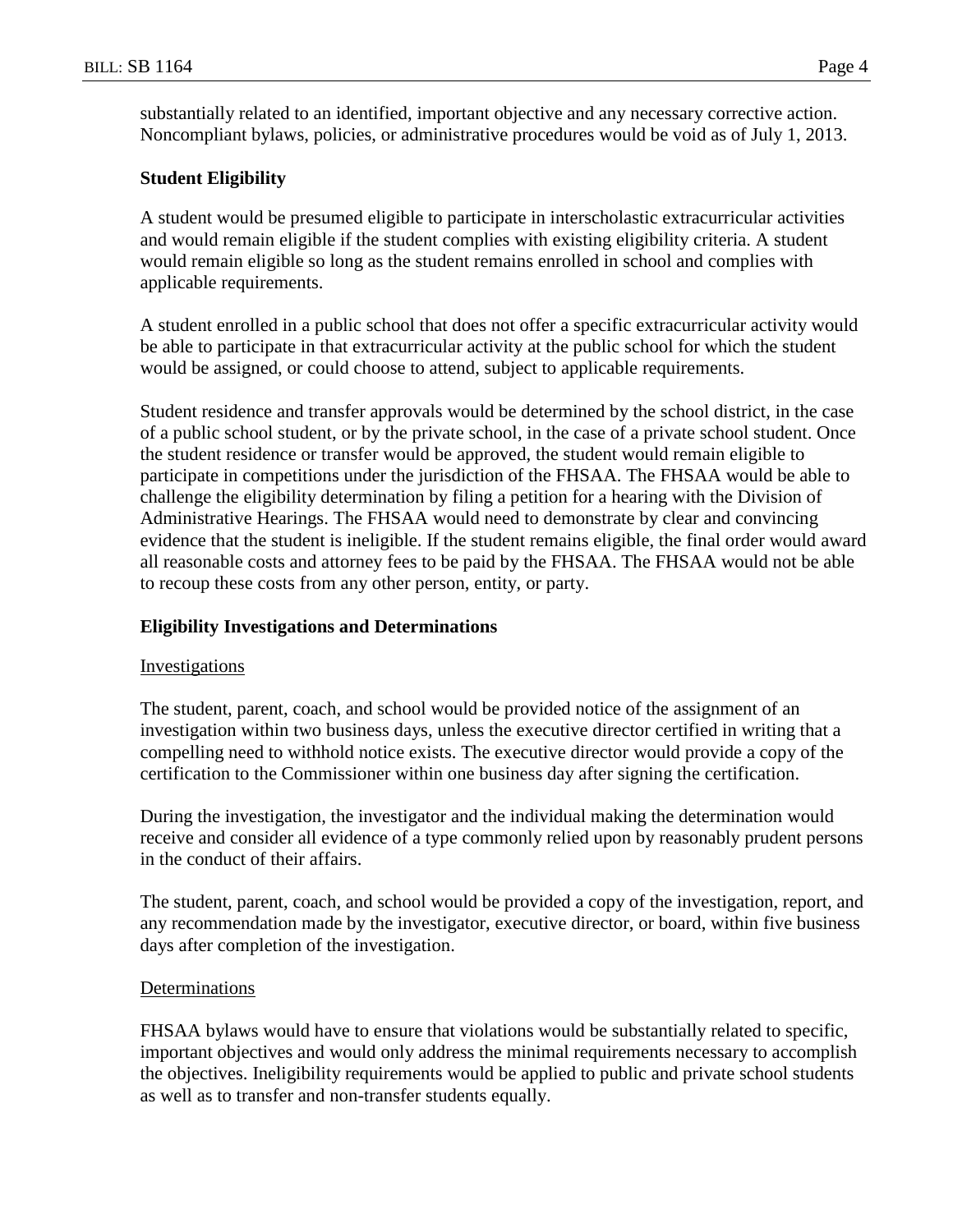A student would be declared ineligible if the student or parent had intentionally and knowingly:

- $\bullet$ Falsified an enrollment or eligibility document; or
- Accepted any significant benefit or a promise of significant benefit not reasonably available  $\bullet$ to the school's students or family members and is provided based primarily on the student's athletic interest, potential, or performance.

Any rule, eligibility, and recruiting violations by a teammate, coach, administrator, school, or adult representative would not be used against a student.

### **IV. Constitutional Issues:**

A. Municipality/County Mandates Restrictions:

None.

B. Public Records/Open Meetings Issues:

None.

C. Trust Funds Restrictions:

None.

D. Other Constitutional Issues:

None.

### **V. Fiscal Impact Statement:**

A. Tax/Fee Issues:

None.

B. Private Sector Impact:

It is unknown whether the proposed process would result in increased or decreased costs for the parties should the FHSAA challenge the eligibility of a transfer student.

The FHSAA may incur additional costs from additional members on the board of directors, and payment of per diem of travel costs for Public Liaison Advisory Committee members.

The FHSAA may reduce costs from the cap on the executive director's salary, and the prohibitions on a car allowance, cellular telephone allowance, per diem expense, and travel expense.